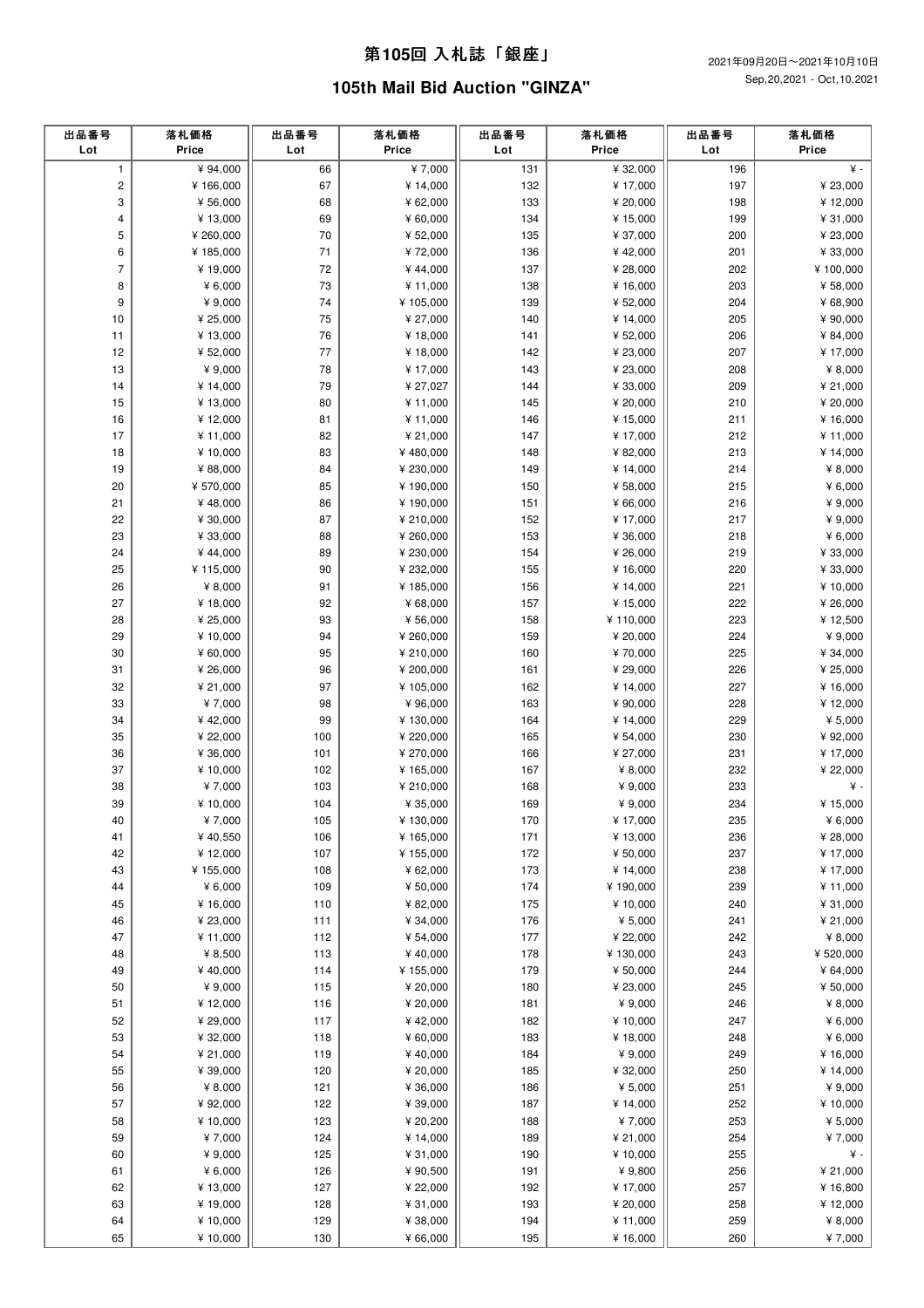# 第**105**回 ⼊札誌「銀座」

# **105th Mail Bid Auction "GINZA"**

| 出品番号<br>Lot | 落札価格<br>Price        | 出品番号<br>Lot | 落札価格<br>Price          | 出品番号<br>Lot | 落札価格<br>Price        | 出品番号<br>Lot | 落札価格<br>Price       |
|-------------|----------------------|-------------|------------------------|-------------|----------------------|-------------|---------------------|
| 261         | ¥76,000              | 326         | ¥7,000                 | 391         | ¥ 36,000             | 456         | ¥ $5,000$           |
| 262         | ¥ 20,000             | 327         | ¥ 13,000               | 392         | ¥48,000              | 457         | ¥ $3,000$           |
| 263         | ¥15,000              | 328         | ¥ $8,000$              | 393         | 46,000               | 458         | ¥ 37,000            |
| 264         | ¥ 13,000             | 329         | ¥ $6,500$              | 394         | ¥ 11,000             | 459         | ¥ 9,000             |
| 265         | ¥19,000              | 330         | ¥ 28,000               | 395         | ¥ $9,000$            | 460         | ¥ 16,000            |
| 266         | ¥ 22,000             | 331         | ¥ 11,000               | 396         | ¥ 10,000             | 461         | ¥ 1,250,000         |
| 267         | ¥ 33,000             | 332         | ¥185,000               | 397         | ¥ 27,000             | 462         | ¥ 26,000            |
| 268         | ¥19,000              | 333         | ¥ 29,000               | 398         | ¥ -                  | 463         | ¥ 540,000           |
| 269         | ¥ 30,100             | 334         | ¥ 14,000               | 399         | ¥ 13,000             | 464         | ¥ 64,000            |
| 270         | ¥ 14,000             | 335         | ¥ 16,000               | 400         | ¥ 10,000             | 465         | ¥ 82,000            |
| 271         | ¥ 11,000             | 336         | ¥14,000                | 401         | ¥ 82,000             | 466         | ¥ 175,000           |
| 272         | ¥ $6,000$            | 337         | ¥ $8,000$              | 402         | ¥ 82,000             | 467         | ¥ 520,000           |
| 273         | ¥ 36,000             | 338         | ¥ $8,000$              | 403         | ¥ 82,000             | 468         | ¥ 310,000           |
| 274         | ¥ 54,000             | 339         | ¥ 94,000               | 404         | ¥ $6,000$            | 469         | ¥ 220,000           |
| 275         | ¥ $6,000$            | 340         | ¥ 130,000              | 405         | ¥ 33,000             | 470         | ¥195,000            |
| 276         | ¥ 13,000             | 341         | ¥ 131,000              | 406         | ¥190,000             | 471         | ¥ 290,000           |
| 277         | ¥ $5,000$            | 342         | ¥70,000                | 407         | ¥ 22,000             | 472         | ¥ 240,000           |
| 278         | ¥ $5,000$            | 343         | ¥ 140,000              | 408         | ¥ 56,000             | 473         | ¥ 88,000            |
| 279         | ¥ 13,000             | 344         | ¥ 115,000              | 409         | ¥42,000              | 474         | ¥18,000             |
| 280         | ¥ 4,500              | 345         | ¥ -                    | 410         | ¥19,000              | 475         | ¥ 92,000            |
| 281         | ¥ $5,000$            | 346         | ¥ 30,000               | 411         | ¥ 23,000             | 476         | ¥ 330,000           |
| 282         | ¥ $8,000$            | 347         | ¥ $6,000$              | 412         | ¥7,000               | 477         | ¥ 145,000           |
| 283         | ¥ $6,000$            | 348         | ¥ 94,000               | 413         | ¥ $9,000$            | 478         | ¥42,000             |
| 284         | ¥ 13,000             | 349         | ¥ 11,000               | 414         | ¥ 32,000             | 479         | ¥ 94,000            |
| 285         | ¥ $6,000$            | 350         | ¥ 60,000               | 415         | ¥ 27,000             | 480         | ¥ 11,000            |
| 286         | ¥ 8,500              | 351         | ¥ $6,000$              | 416         | ¥10,000              | 481         | ¥40,000             |
| 287         | ¥ 27,000             | 352         | ¥ 16,000               | 417         | ¥ 580,000            | 482         | ¥42,000             |
| 288         | ¥7,000               | 353         | ¥12,000                | 418         | ¥ 80,000             | 483         | ¥ 20,000            |
| 289         | ¥ $8,000$            | 354         | ¥ $8,000$              | 419         | ¥ 105,000            | 484         | ¥ 16,000            |
| 290         | ¥7,000               | 355         | ¥ 14,000               | 420         | ¥74,000              | 485         | ¥ 360,000           |
| 291         | ¥ $9,000$            | 356         | ¥ $8,000$              | 421         | ¥ 82,000             | 486         | ¥17,000             |
| 292         | ¥ $8,000$            | 357         | ¥ 10,000               | 422         | ¥ 260,000            | 487         | ¥ 37,000            |
| 293         | ¥ 9,000              | 358         | ¥ 50,000               | 423         | ¥ 62,000             | 488         | ¥ 22,000            |
| 294         | ¥ 13,000             | 359         | ¥42,000                | 424         | ¥ 86,000             | 489         | ¥ 34,000            |
| 295         | ¥12,000              | 360         | ¥ 27,000               | 425         | ¥145,000             | 490         | ¥ 13,000            |
| 296         | ¥ 9,000              | 361         | ¥ 155,000              | 426         | ¥ 90,000             | 491         | ¥ 26,000            |
| 297         | ¥ $8,000$            | 362         | ¥72,000                | 427         | ¥ 68,000             | 492         | ¥ 105,000           |
| 298         | ¥ 62,000             | 363         | ¥ 280,000              | 428         | ¥ 62,000             | 493         | ¥ 16,000            |
| 299<br>300  | ¥ 35,000<br>¥ 22,000 | 364<br>365  | ¥ 140,000<br>¥ 175,000 | 429<br>430  | ¥ 84,000<br>¥ 82,000 | 494<br>495  | ¥46,000<br>¥ 50,000 |
| 301         | ¥ 210,000            | 366         | ¥ 125,000              | 431         | ¥ 39,000             | 496         | ¥ 22,000            |
| 302         | ¥ 20,000             | 367         | ¥ 115,000              | 432         | ¥ 88,000             | 497         | ¥11,000             |
| 303         | ¥ 22,000             | 368         | ¥76,000                | 433         | ¥130,000             | 498         | ¥ 37,000            |
| 304         | ¥ 23,000             | 369         | ¥ 270,000              | 434         | ¥ 260,000            | 499         | ¥ 11,000            |
| 305         | ¥46,000              | 370         | ¥ 34,000               | 435         | ¥ $6,000$            | 500         | ¥ 37,000            |
| 306         | ¥ $5,000$            | 371         | ¥ 640,000              | 436         | ¥105,000             | 501         | ¥ 6,000             |
| 307         | ¥ $8,000$            | 372         | ¥ 27,000               | 437         | ¥ 520,000            | 502         | ¥185,000            |
| 308         | ¥ $5,000$            | 373         | ¥ 21,000               | 438         | ¥ $6,000$            | 503         | ¥125,000            |
| 309         | ¥ 20,000             | 374         | ¥ 36,000               | 439         | ¥ 37,000             | 504         | ¥ 62,000            |
| 310         | ¥ 22,000             | 375         | ¥ 6,000                | 440         | ¥ 350,000            | 505         | ¥ 23,000            |
| 311         | ¥ 10,000             | 376         | ¥78,000                | 441         | ¥ 341,000            | 506         | ¥ 23,000            |
| 312         | ¥ 32,000             | 377         | ¥ 33,000               | 442         | ¥ 330,000            | 507         | ¥ 4,000             |
| 313         | ¥ 9,000              | 378         | ¥ 90,000               | 443         | ¥ 340,000            | 508         | ¥ 18,000            |
| 314         | ¥ $8,000$            | 379         | ¥ 29,000               | 444         | ¥ 341,000            | 509         | ¥ 52,000            |
| 315         | ¥ 22,000             | 380         | ¥ 20,000               | 445         | ¥ 350,000            | 510         | ¥ 54,000            |
| 316         | ¥ 14,000             | 381         | ¥ 29,000               | 446         | ¥ 320,000            | 511         | ¥ 56,000            |
| 317         | ¥ 9,000              | 382         | ¥ 50,000               | 447         | ¥ 350,000            | 512         | ¥ 145,000           |
| 318         | ¥ 26,000             | 383         | ¥ -                    | 448         | ¥ 350,000            | 513         | ¥ 50,000            |
| 319         | ¥ 21,000             | 384         | ¥7,000                 | 449         | ¥170,000             | 514         | ¥46,000             |
| 320         | ¥12,000              | 385         | ¥ 6,200                | 450         | ¥105,000             | 515         | ¥42,000             |
| 321         | ¥ 9,000              | 386         | ¥ 16,000               | 451         | ¥105,000             | 516         | ¥42,000             |
| 322         | ¥ 15,000             | 387         | ¥7,000                 | 452         | ¥48,000              | 517         | ¥42,200             |
| 323         | ¥ 8,000              | 388         | ¥ 105,000              | 453         | ¥ 54,000             | 518         | ¥42,000             |
| 324         | ¥ $6,000$            | 389         | ¥ 52,000               | 454         | ¥100,000             | 519         | ¥42,200             |
| 325         | ¥ 6,000              | 390         | ¥ 17,000               | 455         | ¥ 5,000              | 520         | ¥42,000             |